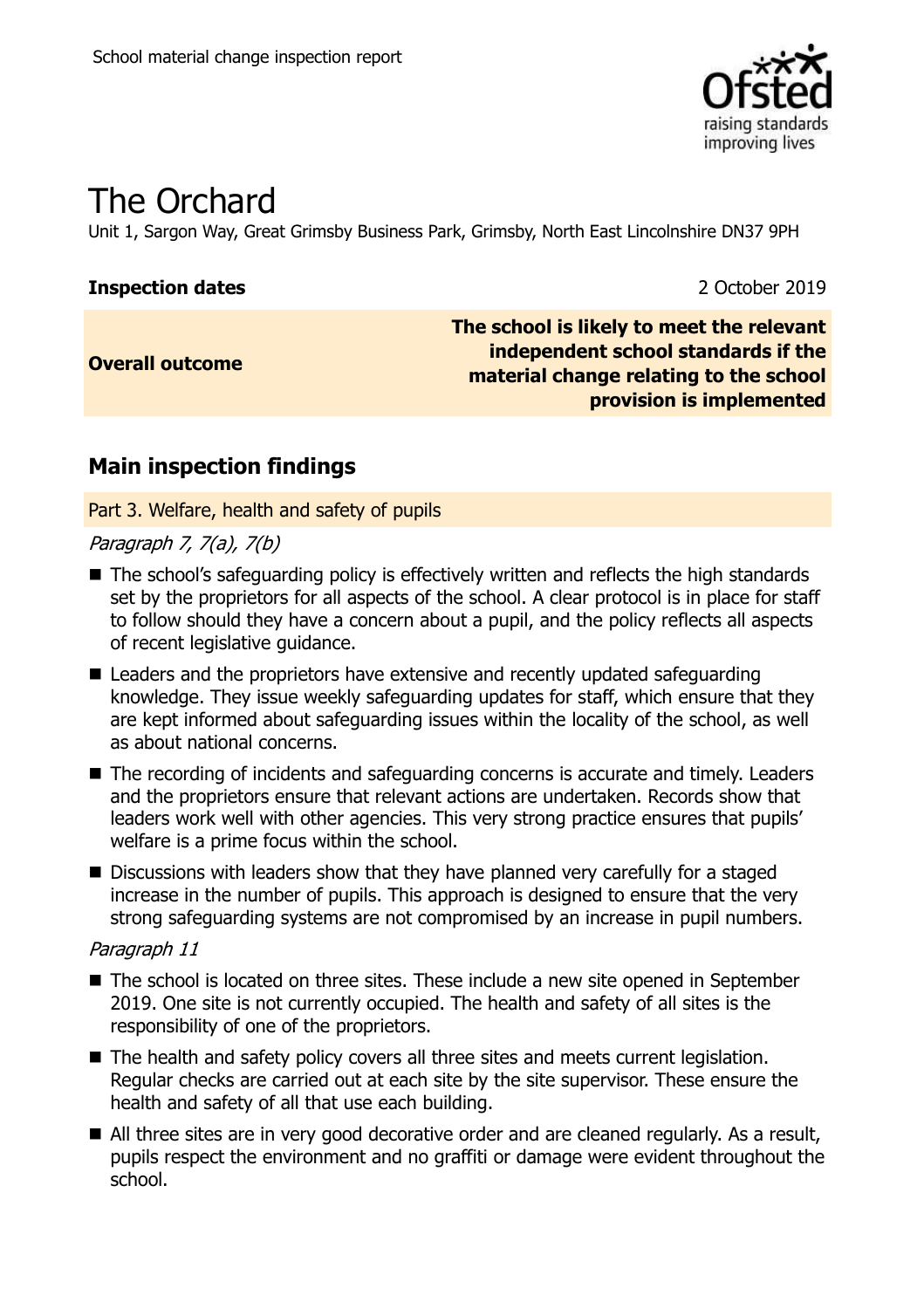

■ Leaders are very clear that the proposed increase in pupil numbers will not compromise health and safety systems and procedures on any of the school sites.

#### Paragraph 12

- School leaders and the proprietors have ensured that all aspects of the Regulatory Reform (Fire Safety) Order 2005 have been met on all three of the school's premises.
- Records show that fire-evacuation plans are in place and fire alarms are tested regularly. Staff have received training on what to do in the event of a fire and fire officers have been trained and identified.
- Fire evacuations have been carried out and logs have been kept. At the time of the inspection, the time taken to evacuate had not been recorded. Leaders' plans show that this will happen at the next planned fire evacuation. Record-keeping on fire safety is appropriate.

#### Paragraph 14

- At the start of the inspection, proprietors and school leaders were very clear that there will be a slow and measured increase in pupil numbers if the material change is granted.
- During the inspection, the lead inspector observed pupils inside and outside classrooms. At all times, there were sufficient staff to supervise pupils. Relationships were strong, the atmosphere was calm and learning could clearly be seen to be taking place.
- Leaders and the proprietors have in place plans which demonstrate clearly that pupil numbers will rise slowly, and staff numbers will rise accordingly.

#### Paragraph 16, 16(a), 16(b)

- School leaders and the proprietors have put in place a risk assessment policy which ensures that staff are able to calculate and identify risk clearly.
- The policy lays out how and when risk assessments should be put in place. The policy also makes clear that all risk assessments for off-site visits need to be verified by a member of the leadership team before the trip can take place.
- During the inspection, a variety of different risk assessments were shown to the lead inspector by leaders. They included a risk assessment for medication, another for pupils' behaviour and a third for a trip off-site. All were written to a good standard, identified risk effectively and showed clearly the actions taken to reduce risk to pupils.
- School leaders have put in place robust systems and have planned effectively for an increase in pupil numbers. This approach is likely to ensure that the standards in this part remain met if the proposed increase in pupil numbers is agreed.
- The standards in part 3 are likely to continue to be met if the material change is implemented.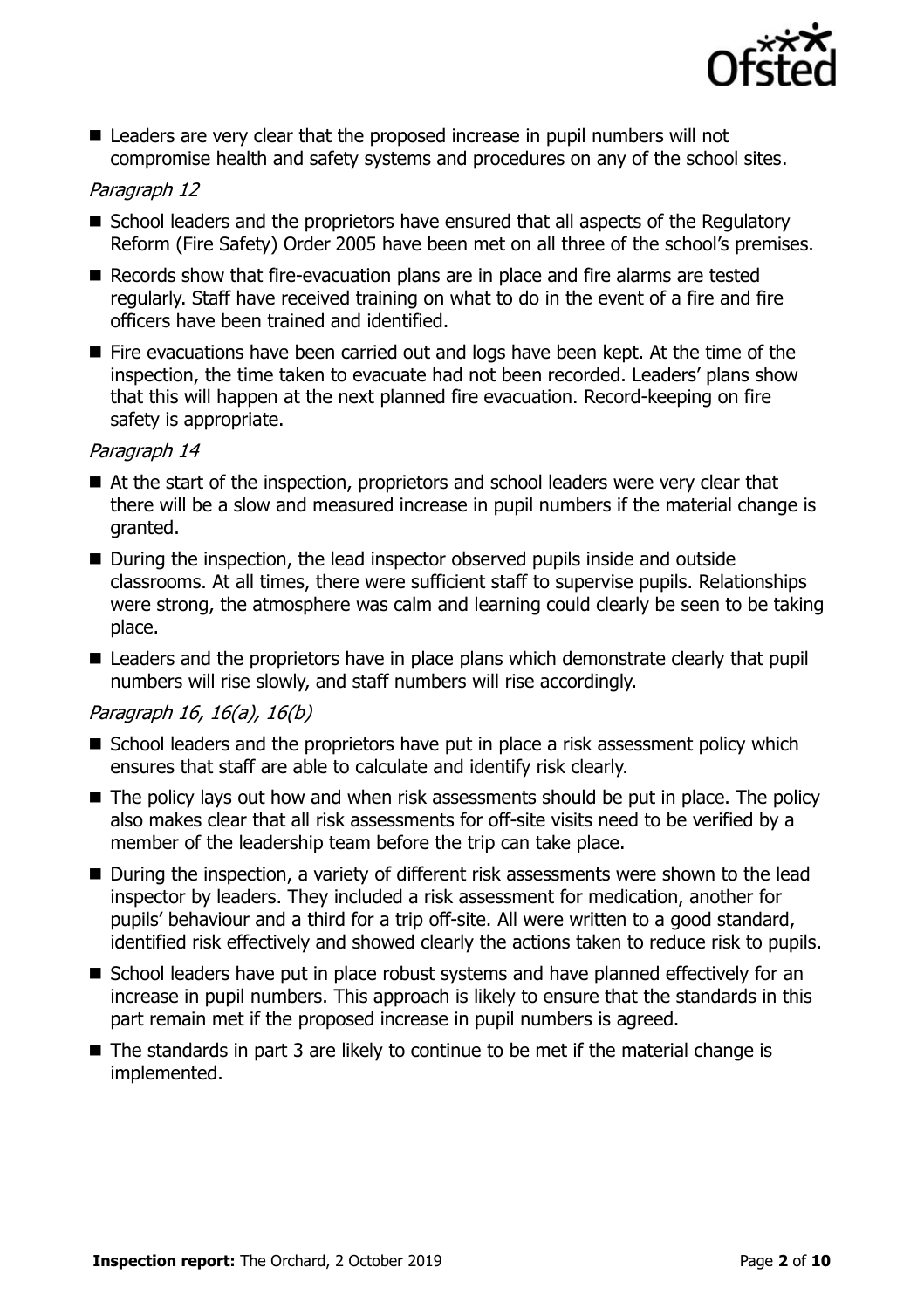

#### Part 4. Suitability of staff, supply staff and proprietors

Paragraphs 18(2), 18(2)(a), 18(2)(b), 18(2)(c), 18(2)(c)(i), 18(2)(c)(ii), 18(2)(c)(iii), 18(2)(c)(iv), 18(2)(d), 18(2)(e), 18(2)(f), 18(3), 20(6), 20(6)(a), 20(6)(a)(i), 20(6)(a)(ii), 20(6)(b), 20(6)(b)(i), 20(6)(b)(ii), 20(6)(b)(iii), 20(6)(c)

■ The proprietors have ensured that all appropriate checks have been carried out on current leaders, staff and the trustees who form the proprietor body.

Paragraph 21(1), 21(2), 21(3), 21(3)(a), 21(3)(a)(i), 21(3)(a)(ii), 21(3)(a)(iii), 21(3)(a)(iv), 21(3)(a)(v), 21(3)(a)(vi), 21(3)(a)(vii), 21(3)(a)(viii), 21(3)(b), 21(4), 21(6)

- All relevant checks are recorded in a single central record.
- Further checks carried out during the inspection show that leaders have a strong understanding of how to recruit staff safely.
- It seems likely that the further staff recruitment required for an increase in pupils will be carried out safely and to the same high standards as for current staff.
- The standards in part 4 are likely to continue to be met if the material change is implemented.

#### Part 5. Premises of and accommodation at schools

#### Paragraphs 22, 23(1), 23(1)(a), 23(1)(b), 23(1)(c)

- School leaders have ensured that there are sufficient toilets available on each of their sites for current pupils and the proposed increase in pupils. Within the new building, toilets are unisex single stalls. A disabled toilet, which doubles as a staff toilet, is also in place.
- Handwashing facilities are available in each toilet. At the time of the inspection, soap was missing from two of the toilets. This oversight was very quickly rectified by leaders.
- Leaders plan that most of the physical education (PE) curriculum will continue to be taught off-site. However, shower facilities are available for pupils on all three of the school sites and are sufficient in number to meet the needs of the proposed increase in pupils.

#### Paragraph 24(1), 24(1)(a), 24(1)(b), 24(1)(c), 24(2)

- During the inspection, the space allocated for a medical room was moved from the disabled toilet to another room in the new building. A sink was also fitted, allowing these standards to be met.
- The identified medical rooms in the two other school buildings are located in suitable positions and meet the needs of pupils.
- First-aid boxes are available in all three locations and their contents are checked regularly.

#### Paragraphs 25, 26, 27, 27(a), 27(b)

■ The school leaders and the proprietors have ensured that the accommodation in all three sites is of a high quality. The buildings are all well maintained and are bright and welcoming for pupils.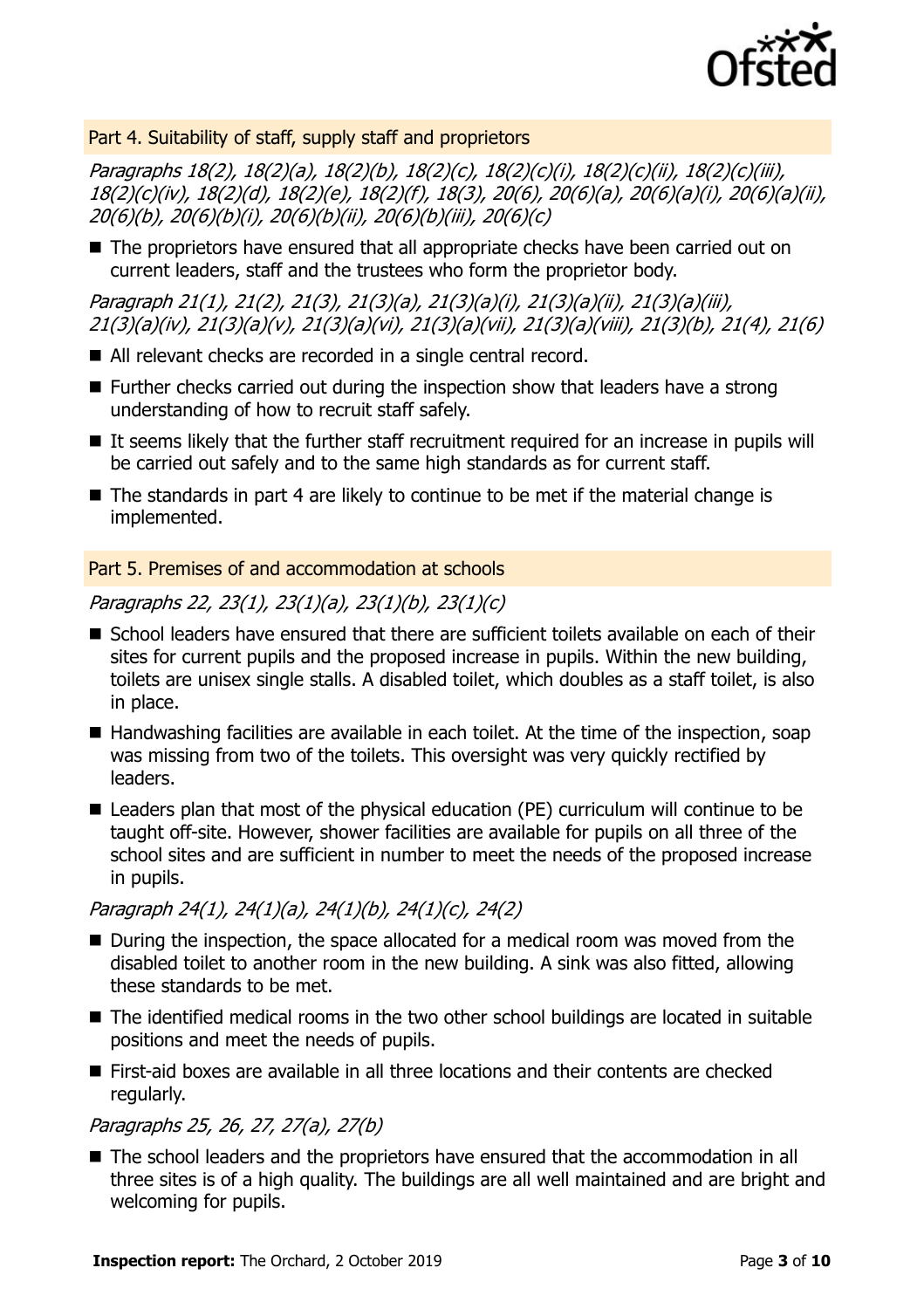

- Altogether, there are 19 classrooms available for pupils to use. School leaders plan for class sizes of no more than seven pupils. Classroom space is planned creatively and the increase in pupil numbers applied for is likely to be accommodated in the space available.
- **Pupils spoken to during the inspection said how much they enjoyed attending the** school. Parents and carers spoken to confirm this view, saying they felt that the bright and welcoming atmosphere within the buildings had contributed to their children's desire to attend.
- The sound and lighting in each classroom are suitable for teaching across all three sites.
- External lights are in place and are in working order. This ensures pupils' and staff's safety after dark.

Paragraph 28(1), 28(1)(a), 28(1)(b), 28(1)(c), 28(1)(d), 28(2), 28(2)(a), 28(2)(b)

- School leaders and the proprietors have ensured that there is an ample supply of drinking water available for pupils. Currently, this is in single-use plastic bottles but plans are in place to replace this system with a more environmentally sustainable system.
- Taps across all sites are clearly marked as suitable for drinking where needed.
- The water temperature is controlled by individual valves on each sink. As a result, water tested during the inspection did not pose a scalding risk.
- Urinals and other toilets have a regular supply of cold water to enable them to be flushed. Sinks in all areas have hot and cold running water.

#### Paragraph 29(1), 29(1)(a), 29(1)(b)

- Leaders and the proprietors have ensured that pupils have access to outdoor space at each of the school sites.
- The recently opened site is next to a council-run community park. Risk assessments are in place which show that pupils have access to this space at breaks and lunchtimes. Discussions with pupils confirmed this access, although most preferred to remain indoors in cold wet weather.
- $\blacksquare$  PE is often delivered off-site, for example the school currently employs swimming coaches who take pupils swimming, as well as other trained coaches for other specialist sports. However, at all sites, there is space for some aspects of PE to be delivered.
- Due to the effective systems and organisation put in place by leaders and the proprietors, it is likely that the standards in this part will remain met should the proposed increase in pupil numbers be agreed.
- The standards in part 5 are likely to continue to be met if the material change is implemented.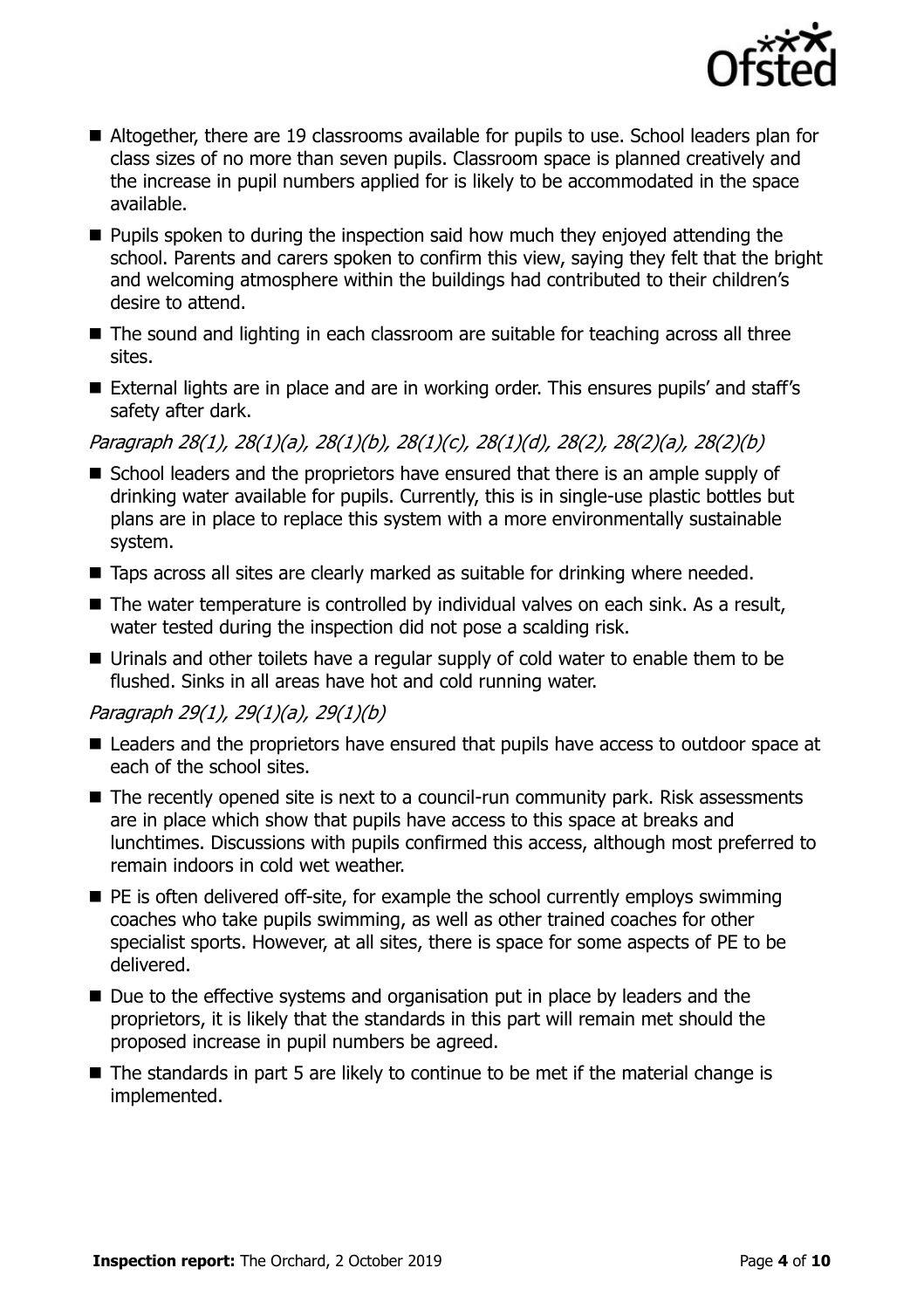

#### Part 6. Provision of information

#### Paragraph 32(1)(c)

- School leaders and the proprietors have ensured that parents who are unable to access the school's website are clear about how to obtain a copy of the school's safeguarding policy directly from the school office. Discussions with parents confirmed this.
- The standards in part 6 are likely to continue to be met if the material change is implemented.

#### Part 8. Quality of leadership in and management of schools

#### Paragraph 34(1), 34(1)(a), 34(1)(b), 34(1)(c)

- The proprietors and the headteacher form a very close team. They have a very clear vision that the school exists to help and support pupils from the locality who struggle with mainstream education because of their special educational needs and/or disabilities (SEND) or their circumstances.
- The proprietors' very close engagement and roles within school enable them to have a very clear understanding of the workings of the school. Stringent systems have been put in place to monitor the performance of the staff and headteacher.
- The proprietors and the headteacher have ensured that pupils' welfare and safety is a key priority. Safeguarding systems currently in place are very well run and staff are effectively trained to support pupils should they encounter difficulties.
- Leaders and the proprietors are very well informed about current safeguarding issues within the locality.
- Leaders and the proprietors regularly make visits to pupils' homes in order to support families, as well as pupils.
- The proprietors have also ensured that all staff receive appropriate safeguarding training. This includes training for making entries in the school's online record of safeguarding issues within school.
- The strong systems put in place by the proprietors and leaders are robust and should support the proposed increase in pupil numbers.
- The standards in part 8 are likely to continue to be met if the material change is implemented.

#### Schedule 10 of the Equality Act 2010

- School leaders have put in place an accessibility plan which runs for three years and shows how the school plans to increase accessibility throughout the school.
- This standard is likely to continue to be met if the material change is implemented.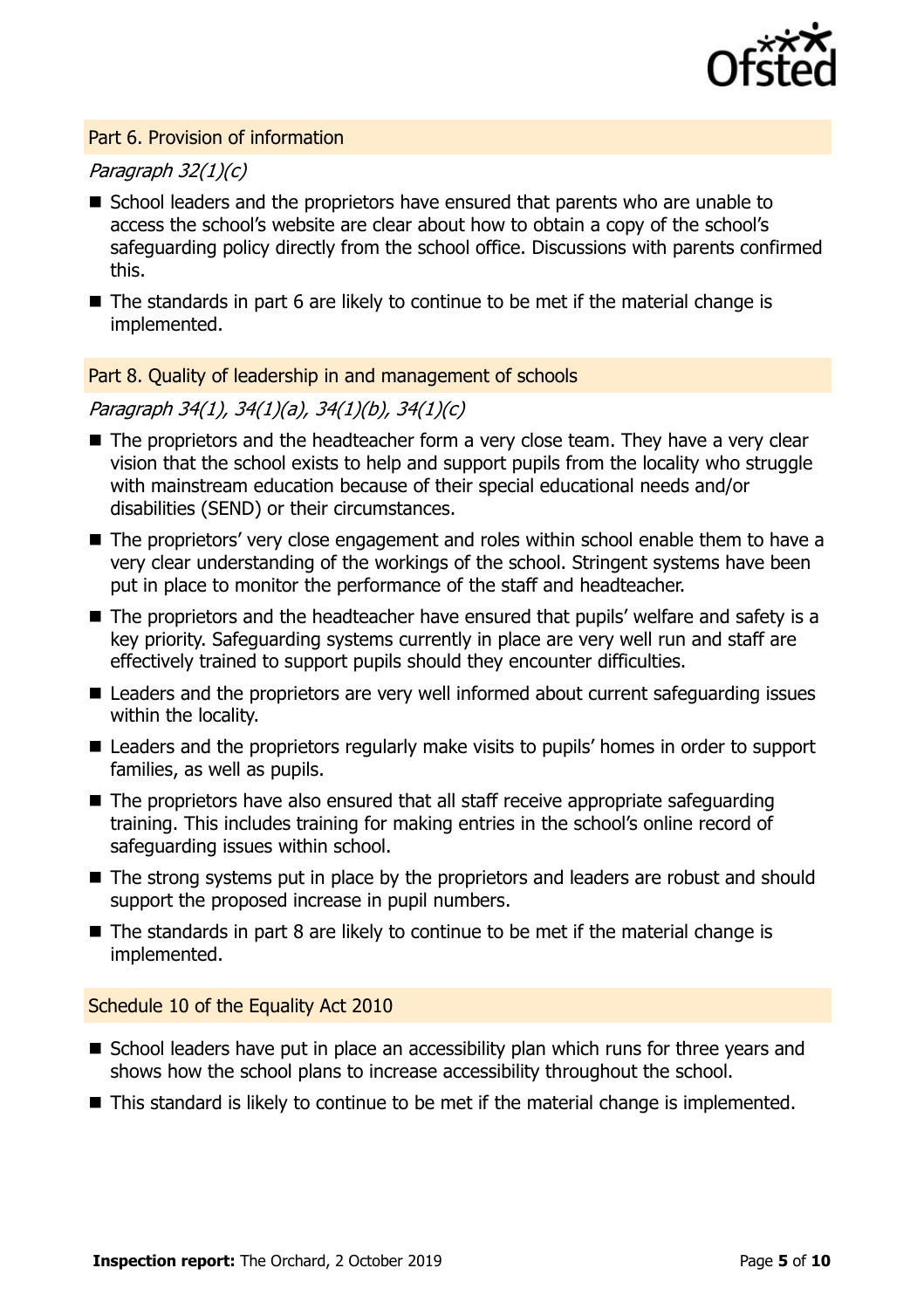

## **Compliance with regulatory requirements**

The school is likely to meet the requirements of the schedule to the Education (Independent School Standards) Regulations 2014 ('the independent school standards') and associated requirements that are relevant to the material change.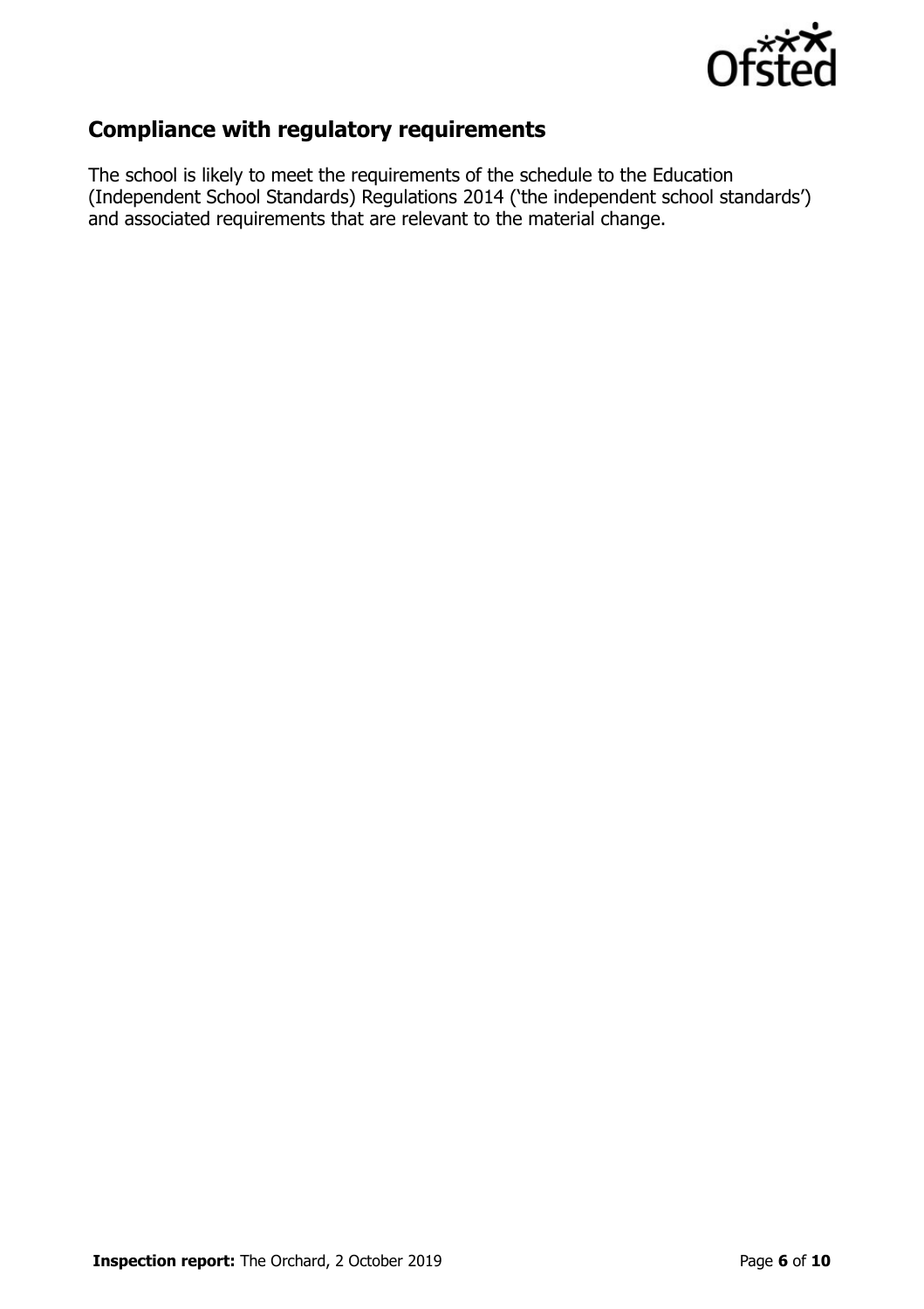

## **School details**

| Unique reference number | 144366   |
|-------------------------|----------|
| DfE registration number | 812/6005 |
| Inspection number       | 10113947 |

This inspection was carried out under section 162(4) of the Education Act 2002, the purpose of which is to advise the Secretary of State for Education about the school's likely compliance with the independent school standards relevant to the material change that the school has applied to make.

| Type of school                       | Other independent school     |
|--------------------------------------|------------------------------|
| <b>School status</b>                 | Independent special school   |
| Proprietor                           | <b>Orchard Education Ltd</b> |
| <b>Chair</b>                         | Mr Peter Macleod             |
| <b>Headteacher</b>                   | Mr Michael Burton            |
| Annual fees (day pupils)             | £13,152-£34,781              |
| Telephone number                     | 01472 898498                 |
| Website                              | www.orchardhumber.co.uk      |
| Email address                        | pmacleod@orchardhumber.co.uk |
| Date of previous standard inspection | 13-15 March 2018             |

### **Pupils**

|                                        | <b>School's current School's</b><br>position | proposal   | Inspector's<br>recommendation |
|----------------------------------------|----------------------------------------------|------------|-------------------------------|
| Age range of pupils                    | 11 to 16                                     | 11 to $16$ | 11 to 16                      |
| Number of pupils on the<br>school roll | 65                                           | 95         | 95                            |

#### **Pupils**

|                         | School's current position School's proposal |       |
|-------------------------|---------------------------------------------|-------|
| <b>Gender of pupils</b> | Mixed                                       | Mixed |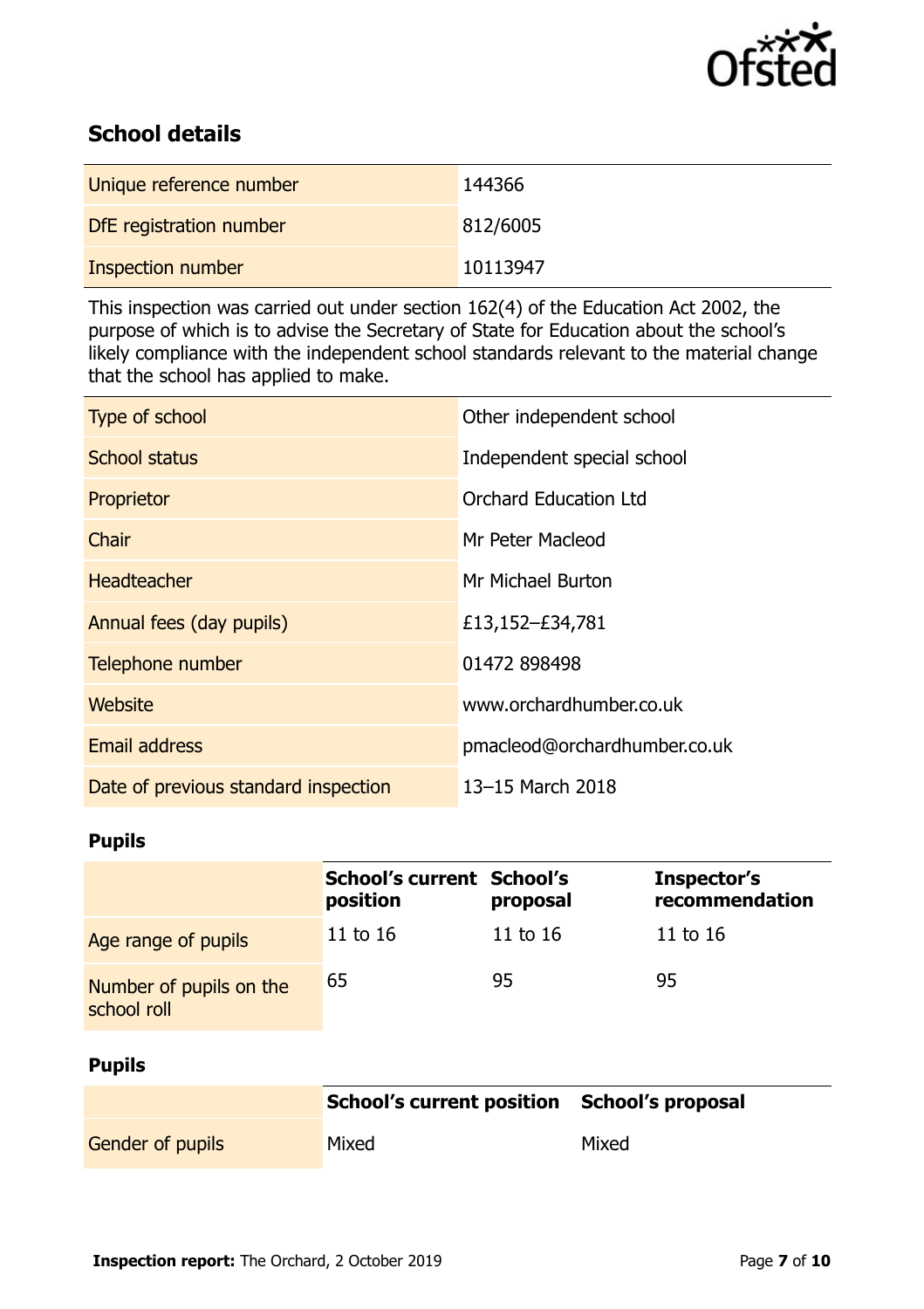

| Number of full-time pupils<br>of compulsory school age                                                    | 65 | 95 |
|-----------------------------------------------------------------------------------------------------------|----|----|
| Number of part-time pupils                                                                                | -0 | O  |
| Number of pupils with<br>special educational needs<br>and/or disabilities                                 | 65 | 95 |
| Of which, number of pupils<br>with an education, health<br>and care plan                                  | 64 | 95 |
| Of which, number of pupils<br>paid for by a local authority<br>with an education, health<br>and care plan | 64 | 95 |

#### **Staff**

|                                                  | <b>School's current position</b> | <b>School's proposal</b> |
|--------------------------------------------------|----------------------------------|--------------------------|
| Number of full-time<br>equivalent teaching staff | 18                               | 21                       |
| Number of part-time<br>teaching staff            | 2                                | 4                        |
| Number of staff in the<br>welfare provision      | Not applicable                   | Not applicable           |

#### **Information about this school**

- The school is an independent special school for secondary-aged pupils. The school meets the needs of pupils with a range of SEND, including social, emotional and mental health needs, as well as autism spectrum disorder.
- The school leadership team consists of two proprietors and the headteacher. All undertake different roles within the school.
- The vast majority of pupils who attend the school have an education, health and care plan.
- There has been no change in the headteacher or the chair of governors since the previous inspection in March 2018.
- The school is registered for 65 pupils and currently has 65 on roll.
- The school does not have a religious character.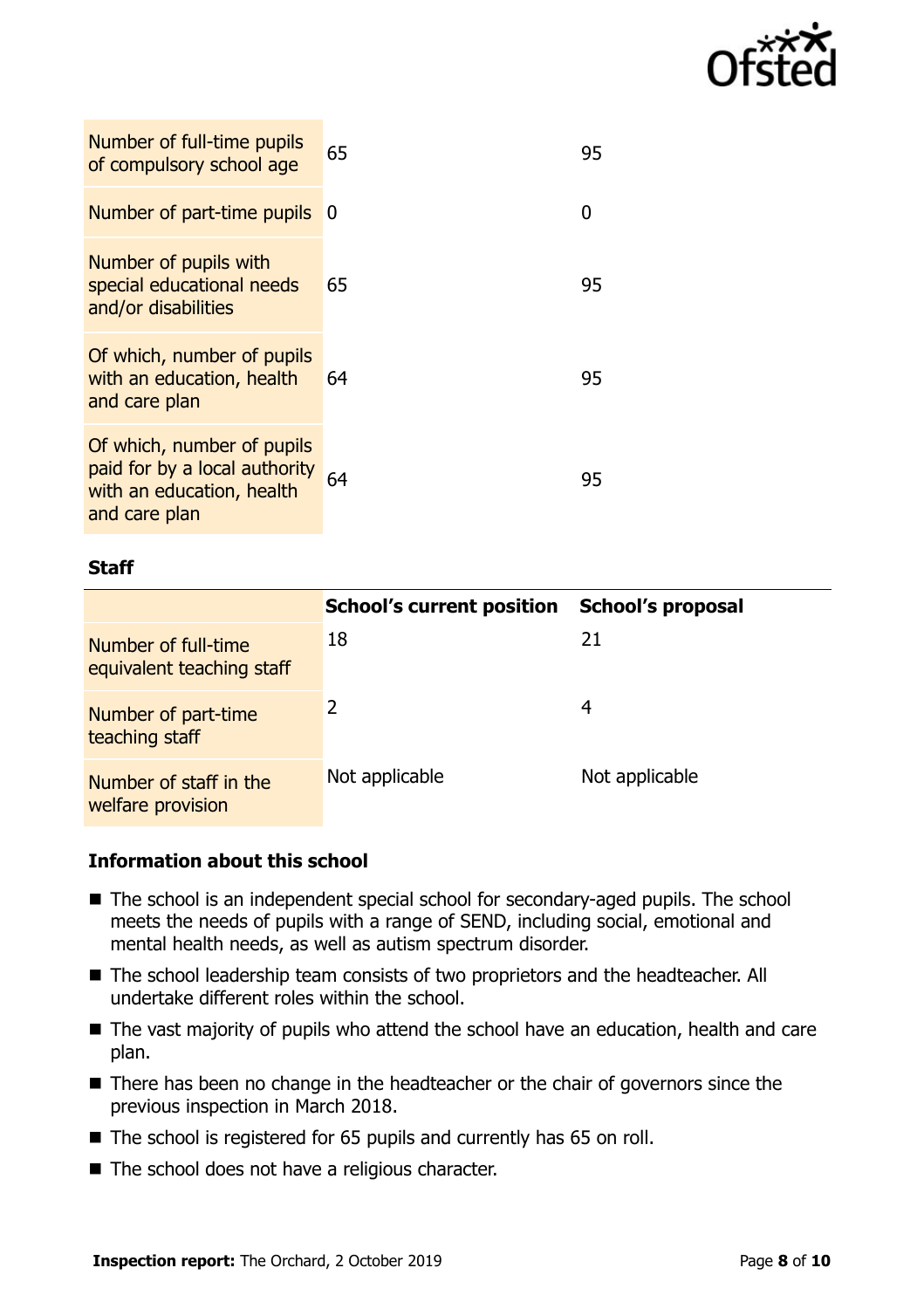

## **Information about this inspection**

- The inspection was carried out at one day's notice.
- The inspector met with senior leaders, teachers, pupils and parents.
- Documents analysed by the inspector included those relating to safeguarding, the school premises, fire safety and health and safety.
- The inspector visited all three of the school sites in order to carry out checks on the premises.

#### **Inspection team**

| Marian Thomas, lead inspector | Her Majesty's Inspector |
|-------------------------------|-------------------------|
|-------------------------------|-------------------------|